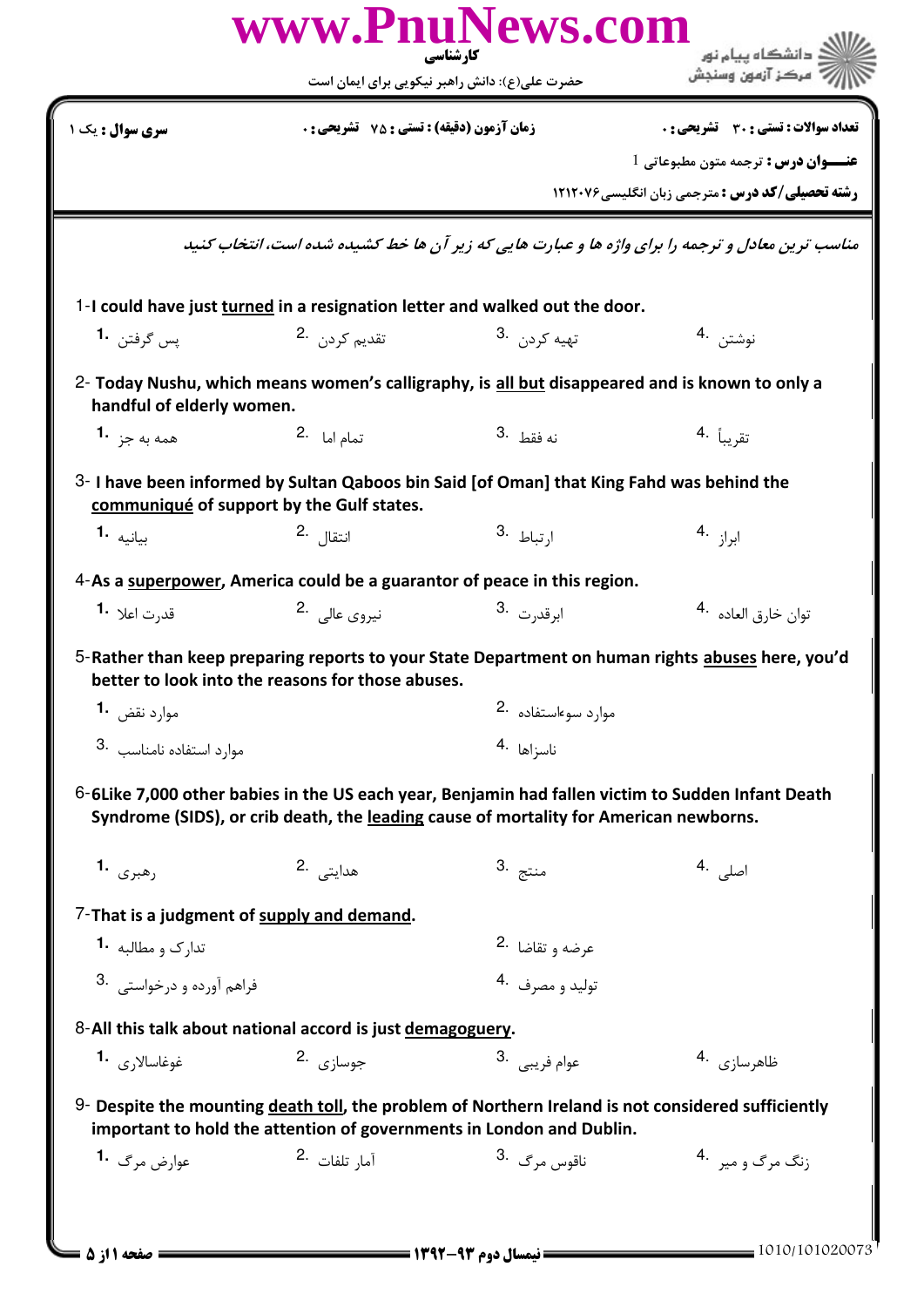|                                                                                                                                                              |                                                                                           | www.PnuNews.com<br>کار شناسی<br>حضرت علی(ع): دانش راهبر نیکویی برای ایمان است                        | دانشگاه ىيام نور<br>مركز آزمون وسندش                                                          |  |  |
|--------------------------------------------------------------------------------------------------------------------------------------------------------------|-------------------------------------------------------------------------------------------|------------------------------------------------------------------------------------------------------|-----------------------------------------------------------------------------------------------|--|--|
| <b>سری سوال :</b> یک ۱                                                                                                                                       | <b>زمان آزمون (دقیقه) : تستی : 75 ٪ تشریحی : 0</b>                                        |                                                                                                      | تعداد سوالات : تستي : 30 ٪ تشريحي : 0                                                         |  |  |
|                                                                                                                                                              |                                                                                           |                                                                                                      | <b>عنــوان درس :</b> ترجمه متون مطبوعاتي 1                                                    |  |  |
|                                                                                                                                                              |                                                                                           |                                                                                                      | <b>رشته تحصیلی/کد درس :</b> مترجمی زبان انگلیسی7۱۲۰۷۶                                         |  |  |
| 10-The NCEP also calls for blood cholesterol tests in children whose parents or grandparents have<br>histories of heart diseases or high cholesterol.        |                                                                                           |                                                                                                      |                                                                                               |  |  |
| سوابق 1.                                                                                                                                                     | تا <sub>د</sub> يخ ها 2.                                                                  | تا <sub>ر</sub> يخچه ها 3.                                                                           | گاهشما <sub>د</sub> ها <sup>.4</sup>                                                          |  |  |
|                                                                                                                                                              |                                                                                           | 11-High cholesterol as a child does not necessarily mean high cholesterol as an adult.               |                                                                                               |  |  |
|                                                                                                                                                              | کلسترول بالا به عنوان کودک ضرورتاً به معنای کلسترول بالا در بزرگسالی نیست <b>1۰</b>       |                                                                                                      |                                                                                               |  |  |
|                                                                                                                                                              | کلسترول بالا در کودکی ضرورتاً به معنای کلسترول بالا به عنوان بزرگسالی نیست <sup>2</sup> ۰ |                                                                                                      |                                                                                               |  |  |
| کلسترول بالا به عنوان یک کودک ضرورتاً به معنای کلسترول بالا به عنوان یک بزرگسال نیست <sup>3</sup> ۰                                                          |                                                                                           |                                                                                                      |                                                                                               |  |  |
|                                                                                                                                                              | کلسترول بالا در کودکی ضرورتاً به معنای کلسترول بالا در بزرگسالی نیست <sup>4</sup> ۰       |                                                                                                      |                                                                                               |  |  |
|                                                                                                                                                              |                                                                                           | 12-At one point, police report, <b>Schmitt burst into tears</b> , complaining of fatigue and hunger. |                                                                                               |  |  |
| اشمیت با اشک ت <sub>ر</sub> کید <b>1</b> ۰                                                                                                                   |                                                                                           | اشمیت زیر گریه زد <sup>.2</sup>                                                                      |                                                                                               |  |  |
| اشک اشمیت <sub>د</sub> وان شد 8۰                                                                                                                             |                                                                                           | اشک به چشمان اشمىت آمد 4.                                                                            |                                                                                               |  |  |
|                                                                                                                                                              |                                                                                           |                                                                                                      |                                                                                               |  |  |
| 13-The researchers believe that their findings apply to men as well.                                                                                         | پژوهشگران بر این باورند که یافتنی های آنان برای مردان هم به کار م پرود <b>1</b> ۰         |                                                                                                      |                                                                                               |  |  |
|                                                                                                                                                              | پژوهشگران میگویند که یافته های آنان برای مردان هم به کار می رود .2                        |                                                                                                      |                                                                                               |  |  |
|                                                                                                                                                              |                                                                                           |                                                                                                      |                                                                                               |  |  |
| یژوهشگران بر این باورند که یافته های آنان درباره مردان نیز صدق مے کند <sup>.3</sup><br>یژوهشگران معتقدند مردان نیز متقاضی یافته های آنان هستند <sup>.4</sup> |                                                                                           |                                                                                                      |                                                                                               |  |  |
|                                                                                                                                                              |                                                                                           |                                                                                                      |                                                                                               |  |  |
|                                                                                                                                                              |                                                                                           | 14-Decades after winning Olympic medals, some athletes seem miserable.                               |                                                                                               |  |  |
| مشهور -1                                                                                                                                                     | بيجاره 2.                                                                                 | مغرور .3                                                                                             | فقير .4                                                                                       |  |  |
| been dismissed to save money.                                                                                                                                |                                                                                           |                                                                                                      | 15-Maryland Representative Albert Wynn alleges that under Runyon, skilled postal workers have |  |  |
| تحت <sub>د</sub> انیون <sup>2</sup> ۰ میست در دوره ریاست رانیون <b>1۰</b>                                                                                    |                                                                                           | بر اساس رانيون <sup>3</sup> .                                                                        | زير رانيون 4.                                                                                 |  |  |
| 16-Environmentalists distrust these numbers.                                                                                                                 |                                                                                           |                                                                                                      |                                                                                               |  |  |
| كارشناسان محيط <sub>(</sub> يست <b>1</b> ۰                                                                                                                   |                                                                                           | محيط زيست گرايان 2.                                                                                  |                                                                                               |  |  |
| 3. استفاده کنندگان محیط زیست                                                                                                                                 |                                                                                           | طرفداران محيط ; ىست 4.                                                                               |                                                                                               |  |  |
|                                                                                                                                                              |                                                                                           |                                                                                                      |                                                                                               |  |  |
|                                                                                                                                                              |                                                                                           |                                                                                                      |                                                                                               |  |  |
|                                                                                                                                                              |                                                                                           |                                                                                                      |                                                                                               |  |  |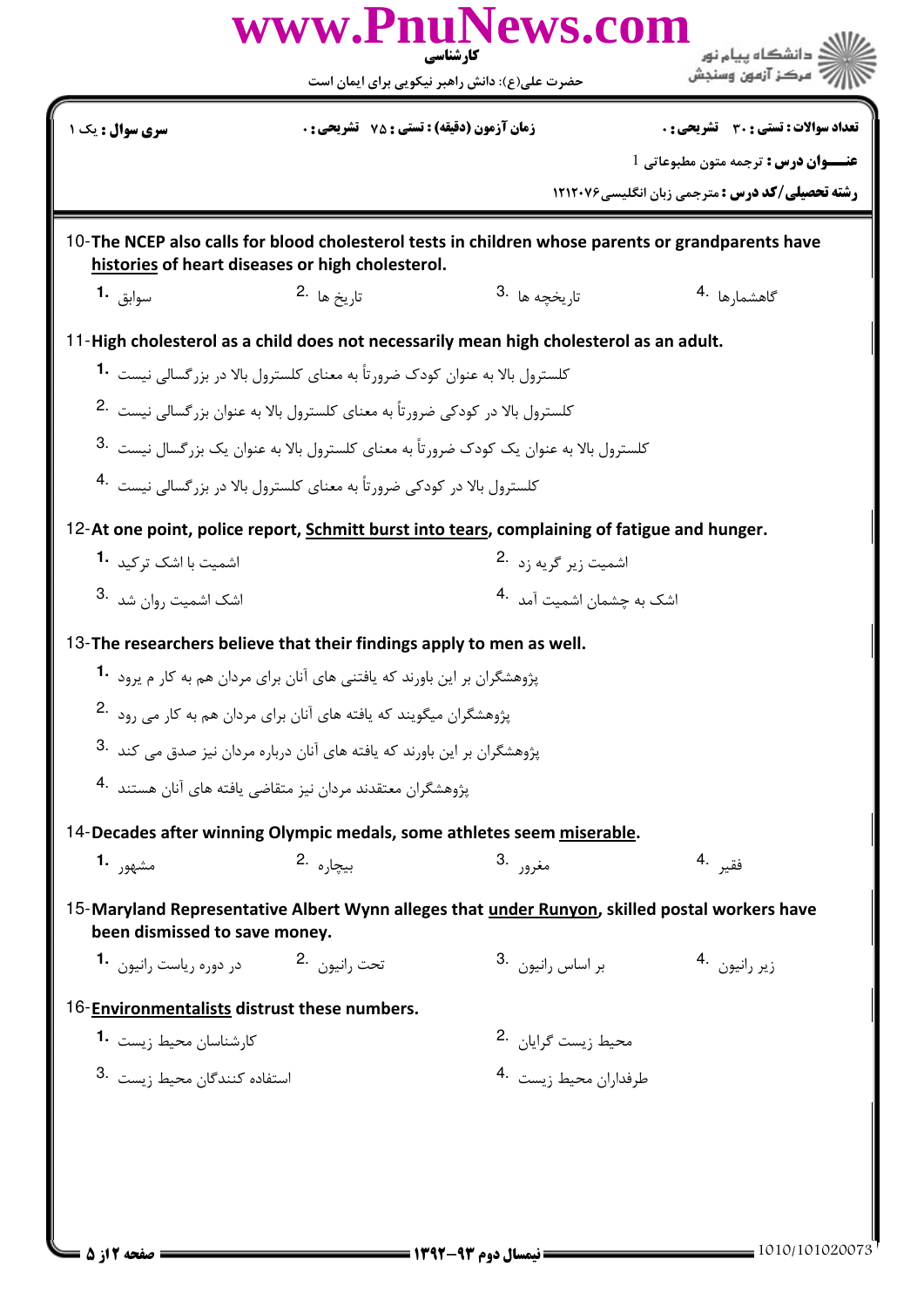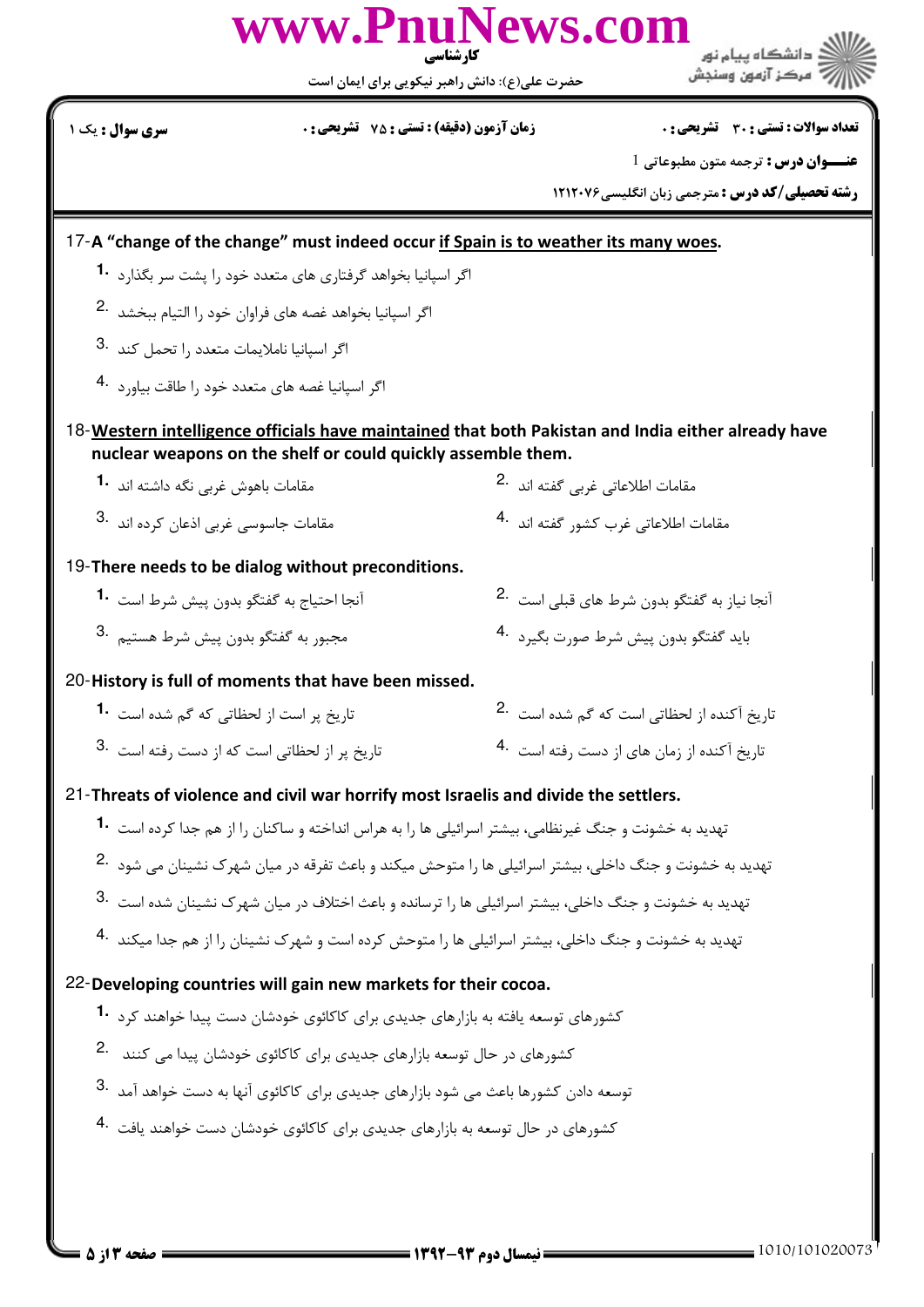

حضرت علي(ع): دانش راهبر نيكويي براي ايمان است

تعداد سوالات : تستي تشريحي زمان آزمون (دقيقه) : تستي تشريحي سري سوال & ' ): \*+ : ) (): : :

" مرڪز آزمون وسنڊش

**عنـــوان درس :** ترجمه متون مطبوعاتي 1

**رشته تحصیلی/کد درس :** مترجمی زبان انگلیسی7۲۱۲۰۷۶

23-Three pilot projects are under way in the City of La Paz in Bolivia.

- سه پروژه خلبانی در شهر لا پاز در بولیوی در جریان است **1**۰
- سه پروژه پیشتاز در شهر لا پاز در بولیوی در دست اقدام است  $^{-2}$
- سه پروژه آزمایشی در شهر لا پاز در بولیوی در دست اقدام است  $^3\cdot$
- سه پروژه همکف در شهر لا پاز در بولیوی در حال انجام است <sup>4</sup>۰

24-Tokyo's relations with the United States, moreover, are increasingly tense thanks to trade issues.

- .<br>علاوه بر این، روابط توکیو با ایالات متحده به طور فزاینده ای از رهگذر مسائل تجاری متشنج است **1۰**
- علاوه بر این، روابط توکیو با ایالات متحده به طور فزاینده ای پرتشنج و از موضوع های تجاری تشکر شده است <sup>2</sup>.
- 3. ملاوه بر این، روابط توکیو با ایالات متحده به طور روزافزونی به دلیل مسائل تجاری سخت شده است $\,$  3.
- -<br>علاوه بر این، روابط توکیو با ایالات متحده به طور روزافزونی بر اثر مسائل تجاری منقبض شده است <sup>4</sup>۰

#### 25-You should respect your parents.

- .<br>ترام بگذاريد <sup>.2</sup> تو بايد به پدر و مادر خودت احترام بگذارى **.1**
- 3. تند  $\,$  4. فيدر و مادر احترام گذاشت  $\,$  3.  $\,$
- شما باید به پدر و مادر خودتان اح
	- پدر و مادر شایسته احترام هس

با توجه به هر پرسش، گزینه صحیح را انتخاب کنید

#### 26-NATO

.% . e
? +a &5 .% . e
? +( **1.** 2. .<br>3. مسازمان پیمان آتلانتیک شمالی .3 $\,$ سازمان پیمان اطلس شمال<sub>ه،</sub> 4

## 27-Irish Republican Army

- ارتش جمهوری خواه ایرلند **1.**
- 3. سپاه جمهوری ایرلندی

### 28-**FAO**

- سازمان غذا و کشاورزی <sup>.1</sup>
- 3. سازمان غذا و <sub>زر</sub>اعت .3

#### 29-An attempted coup

- كودتاي تلاش شده •**1**
- کودتای سعے شدہ ۔2 i + -**1.** 2. 3. 4.
- سازمان دفاعی آمریکا و ارویا 2.
- 
- ارتش جمهوری ایرلند 2.
- سپاه جمهوری خواهان ایرلند 4.
- سازمان خواربار و کشاورزی 2.
- سازمان زراعت و خواربار 4.

كودتاي نافرجام <sup>.4</sup> كو